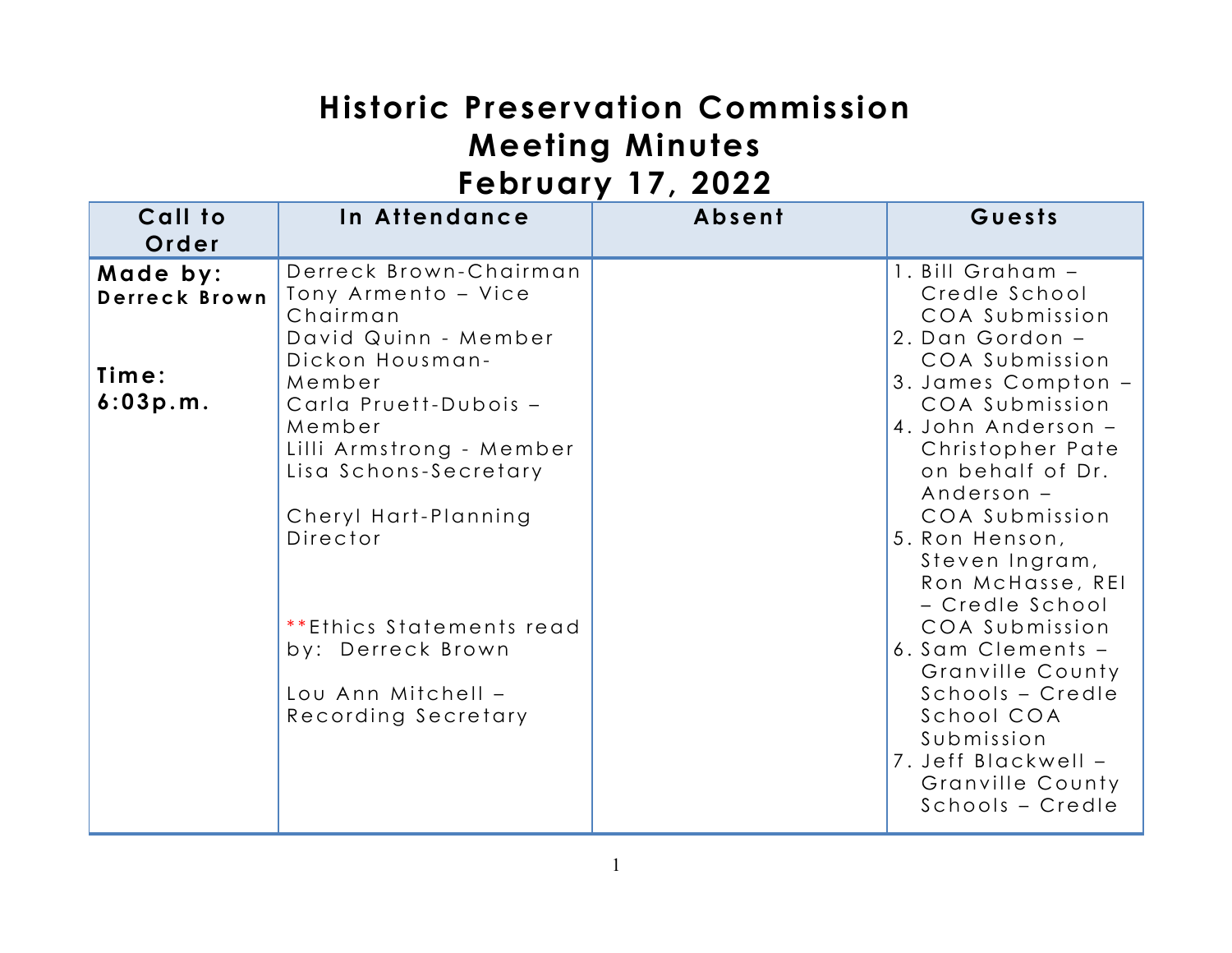|            |           |                                       |                  | School COA<br>Submission       |
|------------|-----------|---------------------------------------|------------------|--------------------------------|
| Approval   | Date of   | <b>Motion to</b>                      | 2 <sub>n d</sub> | Outcome                        |
| of Minutes | Minutes   | Approve                               |                  |                                |
|            | 7/20/2022 | <b>Carla Pruett-</b><br><b>Dubois</b> | David Quinn      | <b>All Members</b><br>Approved |
|            |           |                                       |                  |                                |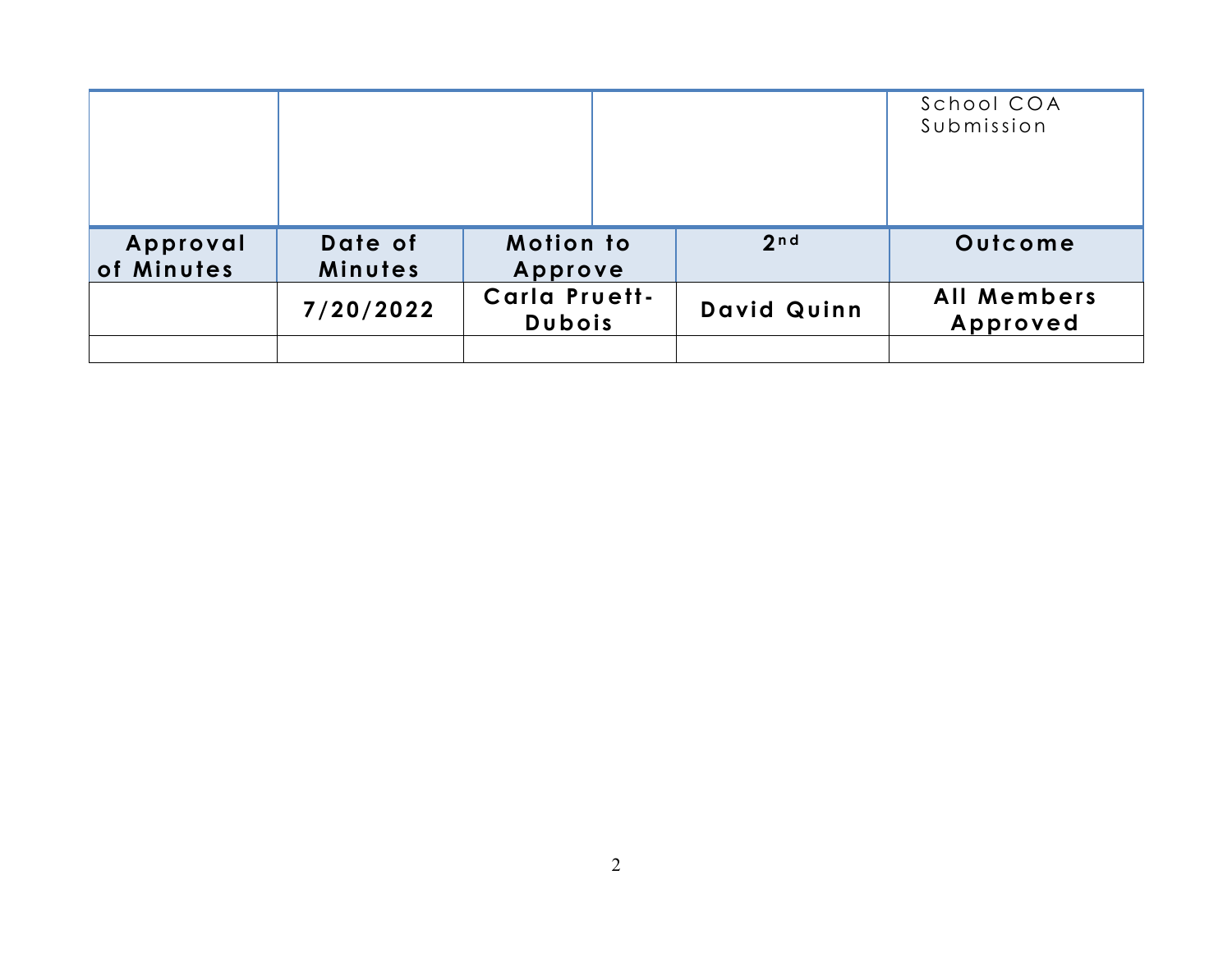| Treasury<br>Report | <b>Starting Balance</b>                                                                                                                                                                                                                                          | <b>Expenditures since</b><br>last meeting | <b>Current Balance</b>                      |
|--------------------|------------------------------------------------------------------------------------------------------------------------------------------------------------------------------------------------------------------------------------------------------------------|-------------------------------------------|---------------------------------------------|
|                    | Current: \$1298.18<br>Includes all minutes, \$500<br>from anonymouts<br>Negative balance \$308.18<br>from last year and special<br>purpose fund<br>$$389.00*$<br>(*Special Purpose Contest fund<br>can be carried year to year)<br>No disbursements since August | $$85.00 - recording$<br>secretary fee     | Current General Use<br>Balance<br>\$1298.18 |

**Summary of Approved Minor Works: N/A**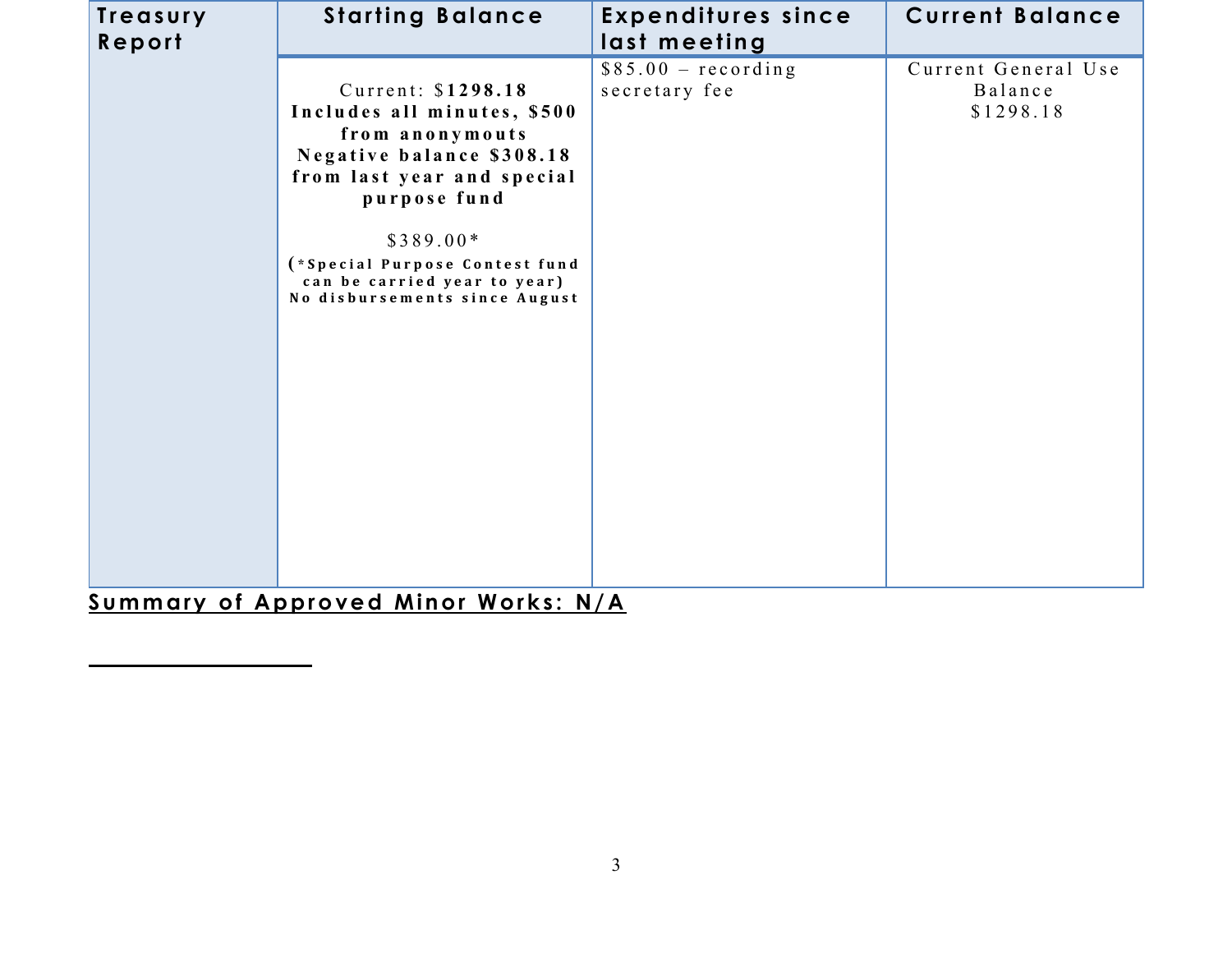# Lisa Schons provided the swearing in of the home owners for his/her COA presentation. No conflicts were stated.

**COA APPLICATION REVIEW #1: Dan Gordon White-Britt House ca. Early 1880s**

| <b>Property Address:</b><br>Sworn stakeholders:<br>Property type:<br>Project type:<br>HPC Conflicts of Interest declared:                                                                                                                                        | Dan Gordon<br>Roof Replacement<br>None | 607 College St, Oxford NC 27565<br>Contributing Residential                                                                                                                     |                                                                |                                                                                                                                                                         |
|------------------------------------------------------------------------------------------------------------------------------------------------------------------------------------------------------------------------------------------------------------------|----------------------------------------|---------------------------------------------------------------------------------------------------------------------------------------------------------------------------------|----------------------------------------------------------------|-------------------------------------------------------------------------------------------------------------------------------------------------------------------------|
| <b>Project Description</b>                                                                                                                                                                                                                                       |                                        | <b>Factors Considered *</b>                                                                                                                                                     | **                                                             | Outcome                                                                                                                                                                 |
| The property owner is requesting COA approval to<br>1. Replace shingles on roof. Same as current roof.<br>Homeowner stated the picture submitted is how<br>the shingle will look when replaced and the color<br>will match the gray color currently on the roof. |                                        | Height of proposed Structure<br>Setback/placement of<br>structure<br><b>Exterior Construction</b><br><b>Materials</b><br><b>Exterior Colors</b><br><b>Architectural Details</b> | 1.C 2.C 3.<br>$\mathsf{C}$<br>1.C 2.C<br>3.C<br>1.C 2.C<br>3.C | 1. Tony Armento<br>made a motion<br>that the COA is<br>congruent with the<br><b>Oxford Design</b><br>Guidelines 5.104,<br>5.105 and should<br>therefore be<br>approved. |
|                                                                                                                                                                                                                                                                  |                                        | Roof (shape/form/materials)<br>Doors/Windows/Fenestrations<br>General form and proportion<br>Appurtenant fixtures<br><b>Structural Conditions</b><br><b>Trees</b>               | 1.C 2.C<br>3.C                                                 | It was seconded<br>by David Quinn.<br>The HPC voted<br>unanimously to<br>approve.                                                                                       |

\* See attached HPC worksheet for full details of factors considered

\*\* C = Congruent with Historic Aspects of Historic District NC = Not Congruent with Historic Aspects of Historic District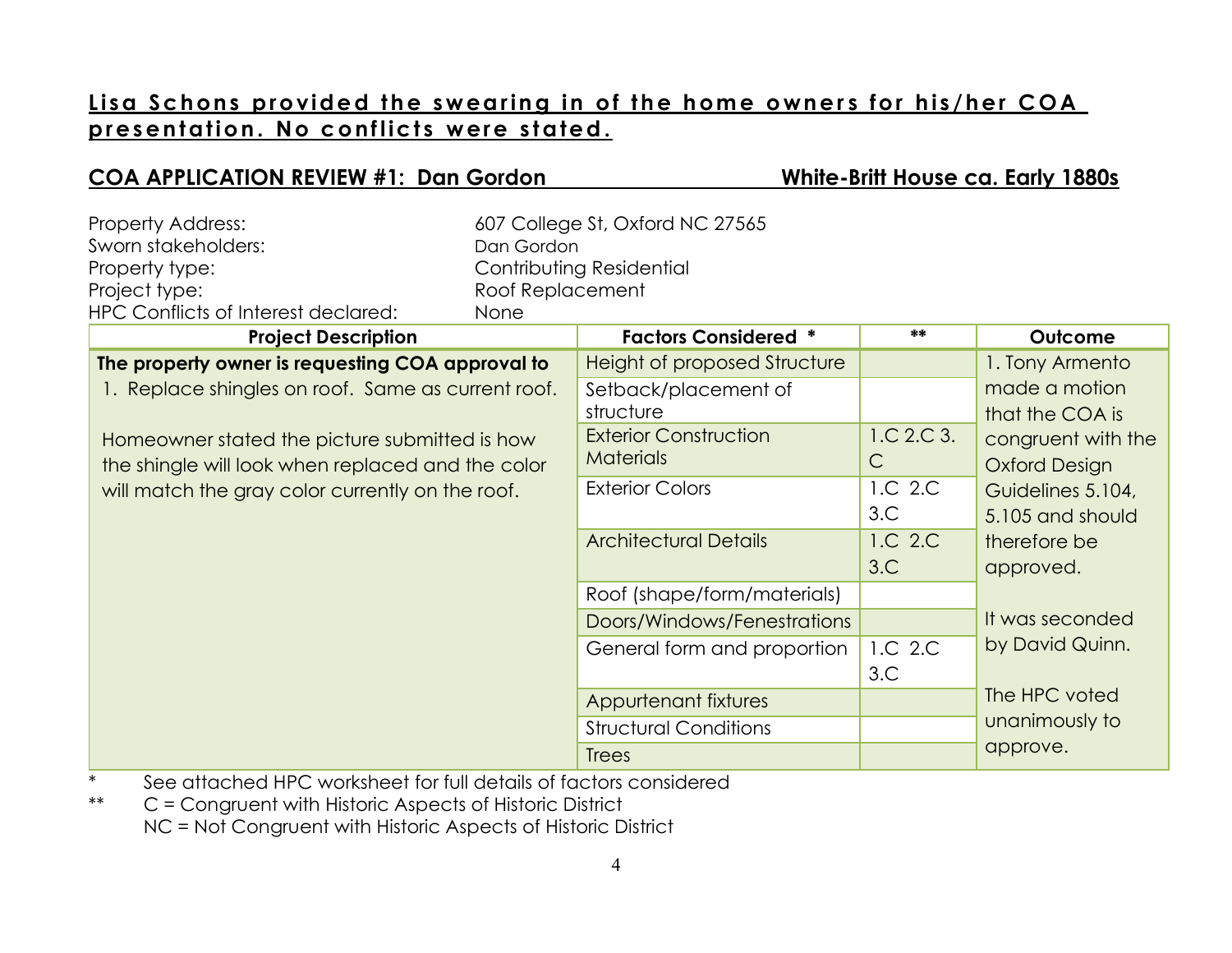#### **COA APPLICATION REVIEW #2: John Anderson Cozart-Cannady House ca. 1870s**

| <b>Property Address:</b>                                       |      | 308 Main Street, Oxford NC 27565           |              |                      |
|----------------------------------------------------------------|------|--------------------------------------------|--------------|----------------------|
| Sworn stakeholders:                                            |      | Christopher Pate on behalf of Dr. Anderson |              |                      |
| Property type:                                                 |      | Contributing Residential                   |              |                      |
| Project type:                                                  |      | Solar panel installation                   |              |                      |
| HPC Conflicts of Interest declared:                            | None |                                            |              |                      |
| <b>Project Description</b>                                     |      | <b>Factors Considered *</b>                | **           | Outcome              |
| The property owner is requesting COA approval to               |      | Height of proposed Structure               |              | 1. Lisa Schons       |
| 1. Installation of 6.935 kW Roof mounted residential           |      | Setback/placement of                       |              | made a motion        |
| roof mounted solar system.                                     |      | structure                                  |              | that the COA is      |
|                                                                |      | <b>Exterior Construction</b>               | 1.C.2.C.3.   | congruent with the   |
| Black in color on 2 <sup>nd</sup> building, Garage. Functional |      | <b>Materials</b>                           | $\mathsf{C}$ | <b>Oxford Design</b> |
| structure built in early 1900s.                                |      | <b>Exterior Colors</b>                     | 1.C 2.C      | 5.202, 8.200 and     |
|                                                                |      |                                            | 3.C          | should therefore     |
|                                                                |      | <b>Architectural Details</b>               | 1.C 2.C      | be approved.         |
|                                                                |      |                                            | 3.C          |                      |
|                                                                |      | Roof (shape/form/materials)                |              | It was seconded      |
|                                                                |      | Doors/Windows/Fenestrations                |              | by Dickon            |
|                                                                |      | General form and proportion                | 1.C 2.C      | Housman.             |
|                                                                |      |                                            | 3.C          |                      |
|                                                                |      | Appurtenant fixtures                       |              | The HPC voted        |
|                                                                |      | <b>Structural Conditions</b>               |              | unanimously to       |
|                                                                |      | <b>Trees</b>                               |              | approve.             |
|                                                                |      |                                            |              |                      |
|                                                                |      |                                            |              |                      |

\* See attached HPC worksheet for full details of factors considered

\*\* C = Congruent with Historic Aspects of Historic District NC = Not Congruent with Historic Aspects of Historic District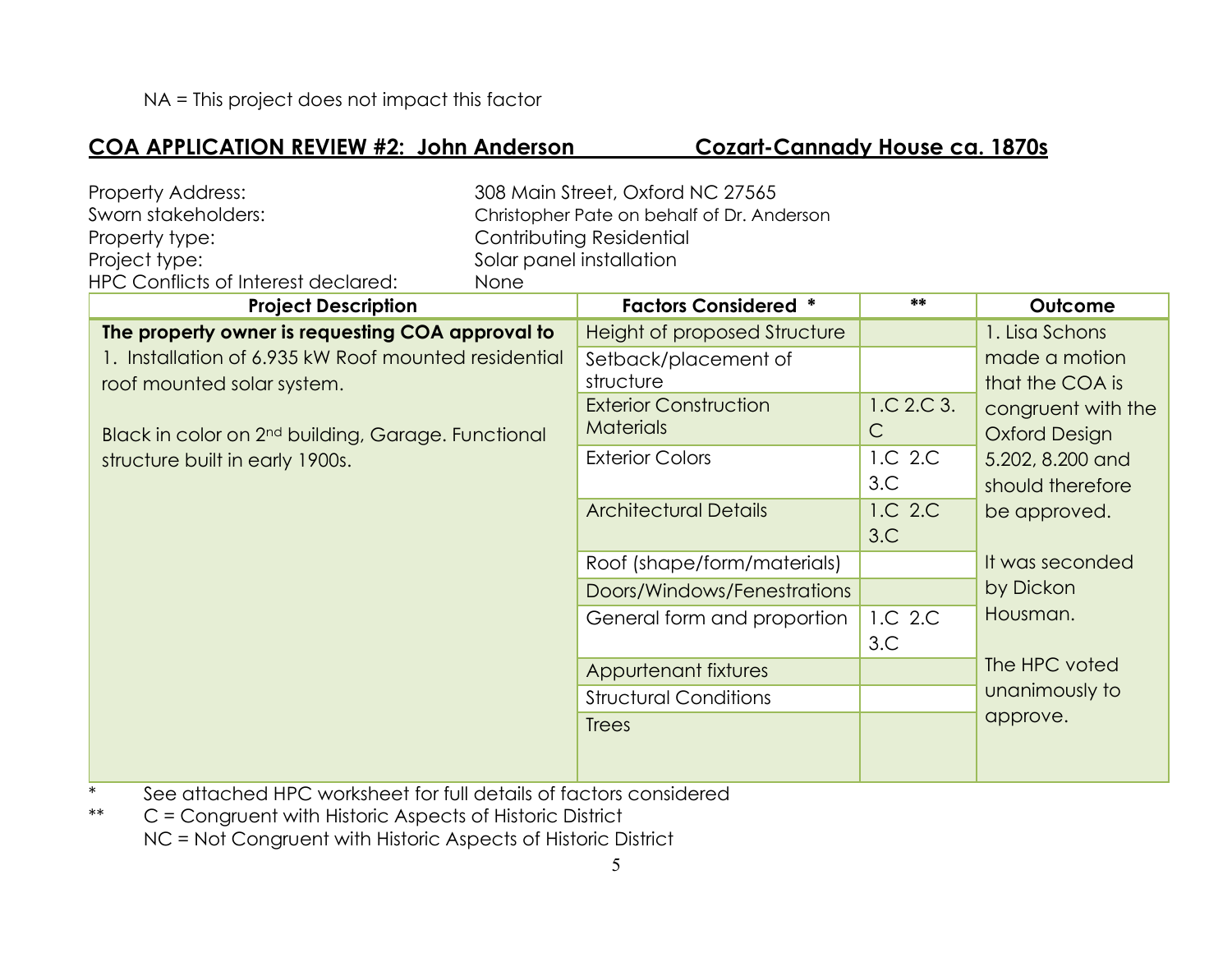NA = This project does not impact this factor

*\*Tony suggested that the commission look at the guidelines and Lisa will review/revise.*

### **COA APPLICATION REVIEW #3: James Compton Claude Rucker House ca. Early 1940s**

| <b>Property Address:</b>            | 303 Raleigh St. Oxford NC 27565 |
|-------------------------------------|---------------------------------|
| Sworn stakeholders:                 | James Compton                   |
| Property type:                      | Contributing Residential        |
| Project type:                       | Replace roofing with metal      |
| HPC Conflicts of Interest declared: | None                            |

| <b>Project Description</b>                             | <b>Factors Considered *</b>  | **           | Outcome              |
|--------------------------------------------------------|------------------------------|--------------|----------------------|
| The property owner is requesting COA approval to       | Height of proposed Structure |              | 1. Tony Armento      |
| 1. Replace missing trim at front door to restore to    | Setback/placement of         |              | made a motion        |
| original look viewed in photo.                         | structure                    |              | that the COA is      |
| 2. Paint brick white with black trim including         | <b>Exterior Construction</b> | 1.C 2.C 3.   | congruent with the   |
| chimney (white).                                       | <b>Materials</b>             | $\mathsf{C}$ | <b>Oxford Design</b> |
| 3. Black lantern style porch light (will resubmit with | <b>Exterior Colors</b>       | 1.C 2.C      | Guidelines 6.104     |
| photo). Not reviewed at this time.                     |                              | 3.C          | and should           |
|                                                        | <b>Architectural Details</b> | 1.C 2.C      | therefore be         |
|                                                        |                              | 3.C          | approved.            |
|                                                        | Roof (shape/form/materials)  |              |                      |
|                                                        | Doors/Windows/Fenestrations  |              | It was seconded      |
|                                                        | General form and proportion  | 1.C 2.C      | by David Quinn.      |
|                                                        |                              | 3.C          |                      |
|                                                        | Appurtenant fixtures         |              | The HPC voted        |
|                                                        | <b>Structural Conditions</b> |              | unanimously to       |
|                                                        | <b>Trees</b>                 |              | approve.             |
|                                                        |                              |              |                      |
|                                                        |                              |              | 2. Tony Armento      |
|                                                        |                              |              | made a motion        |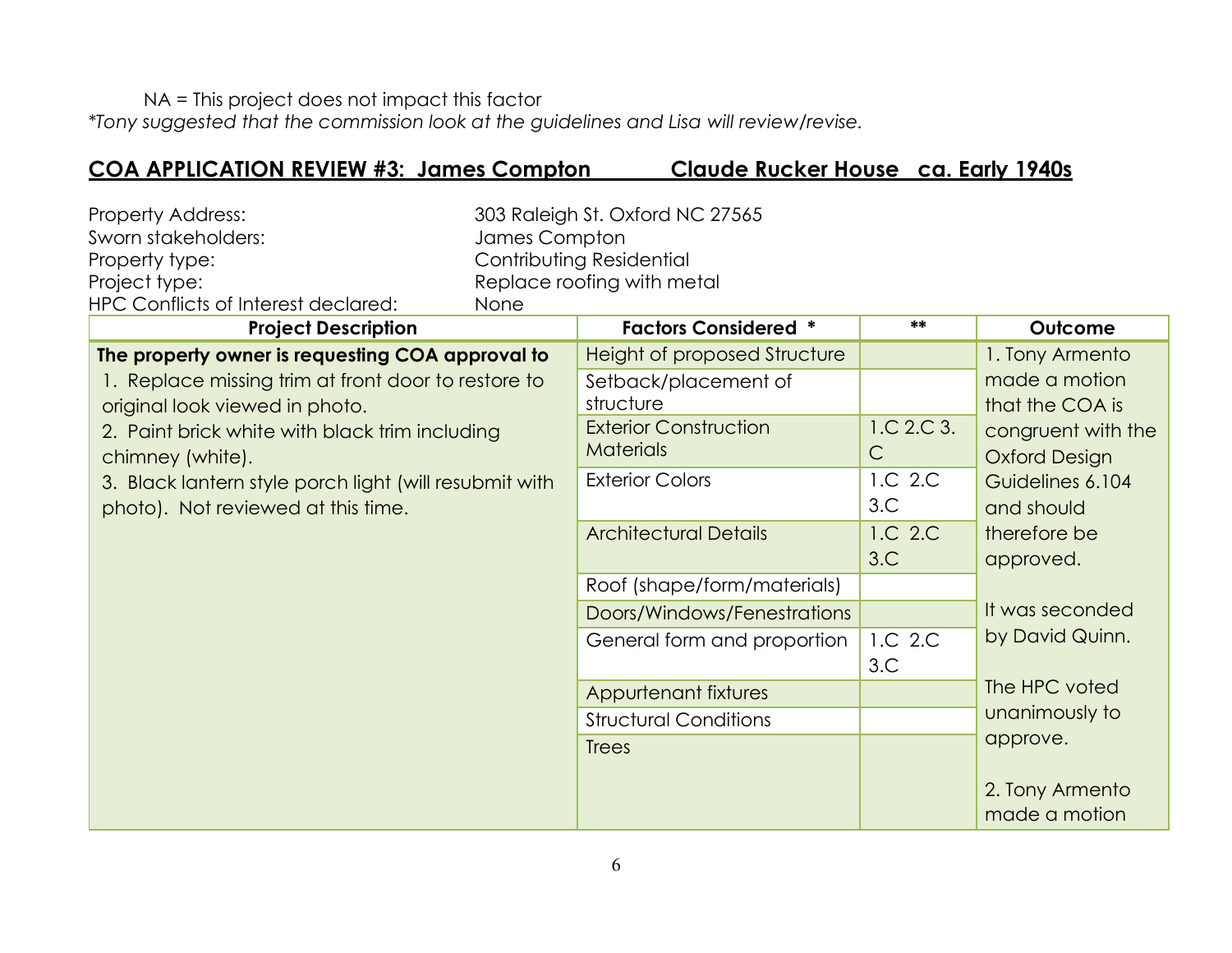| that the COA is      |
|----------------------|
| congruent with the   |
| <b>Oxford Design</b> |
| Guidelines 1.202,    |
| 4.100, 4.101, 4.200  |
| and should           |
| therefore be         |
| approved.            |
|                      |
| It was seconded      |
| by Carla Pruett-     |
| Dubois.              |
|                      |
| The HPC voted        |
| unanimously to       |
| approve.             |

- \* See attached HPC worksheet for full details of factors considered<br>\*\*  $C =$  Congruent with Historic Aspects of Historic District
- C = Congruent with Historic Aspects of Historic District NC = Not Congruent with Historic Aspects of Historic District NA = This project does not impact this factor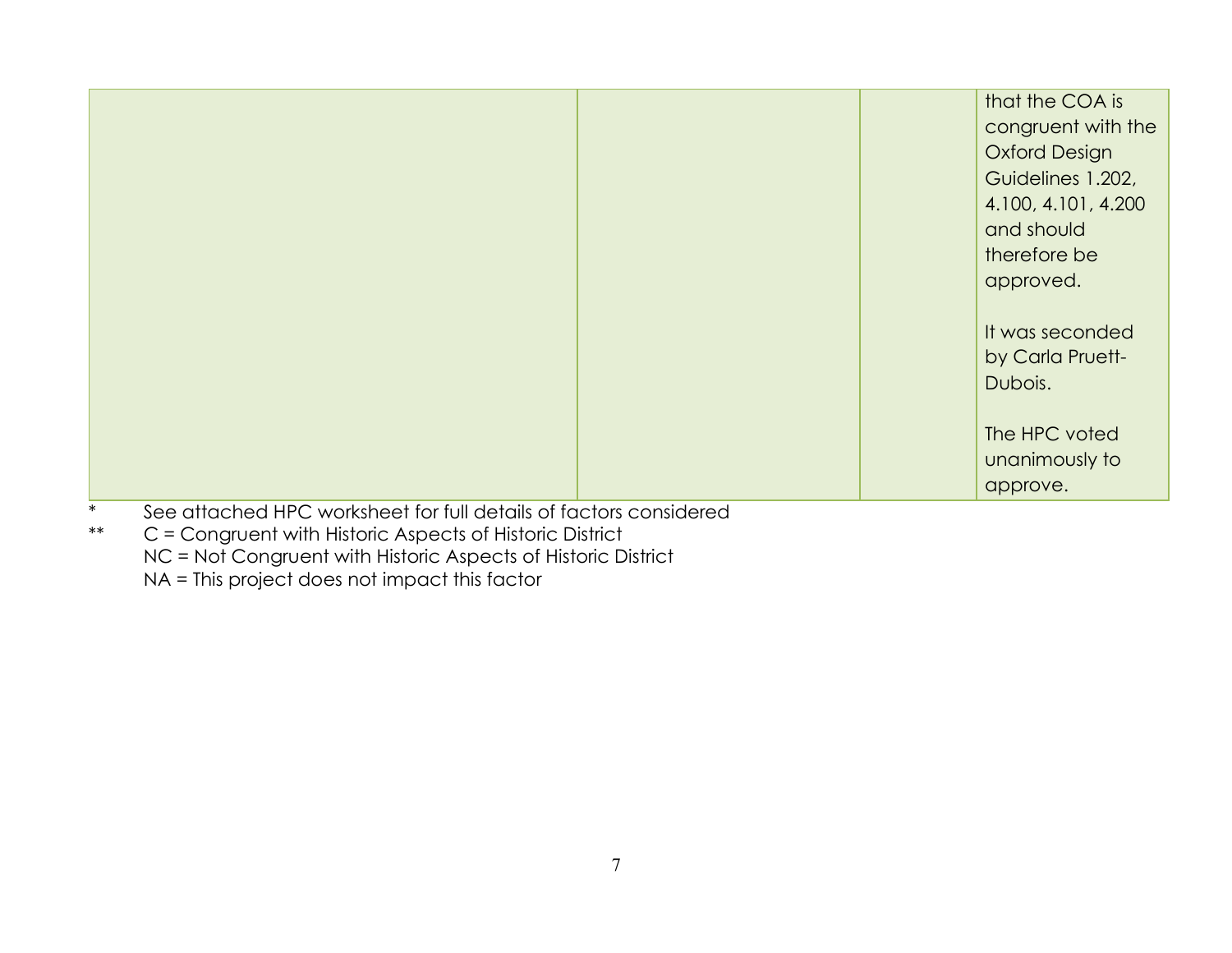# COA APPLICATION REVIEW #4: CG Credle School ca. Early 1911

| Property Address:                                    |      | 223 College Street, Oxford NC 27565                            |              |                      |
|------------------------------------------------------|------|----------------------------------------------------------------|--------------|----------------------|
| Sworn stakeholders:                                  |      | REI, Jeff Blackwell and Sam Clemmons, Granville County Schools |              |                      |
| Property type:                                       |      | Contributing Residential                                       |              |                      |
| Project type:                                        |      | Roof replacement and covering windows                          |              |                      |
| <b>HPC Conflicts of Interest declared:</b>           | None |                                                                |              |                      |
| <b>Project Description</b>                           |      | <b>Factors Considered *</b>                                    | **           | Outcome              |
| The property owner is requesting COA approval to     |      | Height of proposed Structure                                   |              | 1. Lillie Armstrong  |
| Resubmission:                                        |      | Setback/placement of                                           |              | made a motion        |
| 1. Replace roof on CG Credle Elementary School       |      | structure                                                      |              | that the COA is      |
| Section B2, B3, B4, B5, B6, Da, Db, D1, D2, D5, D6 & |      | <b>Exterior Construction</b>                                   | 1.C.2.C.3.   | congruent with the   |
| D7 per REI's design plans section XR102              |      | <b>Materials</b>                                               | $\mathsf{C}$ | <b>Oxford Design</b> |
| 2. Cover existing windows to close them in per REI's |      | <b>Exterior Colors</b>                                         | 1.C 2.C      | Guidelines 5.100,    |
| design plans section XR505                           |      |                                                                | 3.C          | 5.105, 6.105, 6.115  |
|                                                      |      | <b>Architectural Details</b>                                   | 1.C 2.C      | and should           |
| Windows can't be removed and will be covered.        |      |                                                                | 3.C          | therefore be         |
|                                                      |      | Roof (shape/form/materials)                                    |              | approved.            |
|                                                      |      | Doors/Windows/Fenestrations                                    |              |                      |
|                                                      |      | General form and proportion                                    | 1.C 2.C      | It was seconded      |
|                                                      |      |                                                                | 3.C          | by Dickon            |
|                                                      |      | Appurtenant fixtures                                           |              | Housman.             |
|                                                      |      | <b>Structural Conditions</b>                                   |              |                      |
|                                                      |      | <b>Trees</b>                                                   |              | The HPC voted        |
|                                                      |      |                                                                |              | unanimously to       |
|                                                      |      |                                                                |              | approve.             |
|                                                      |      |                                                                |              |                      |

\* See attached HPC worksheet for full details of factors considered

\*\* C = Congruent with Historic Aspects of Historic District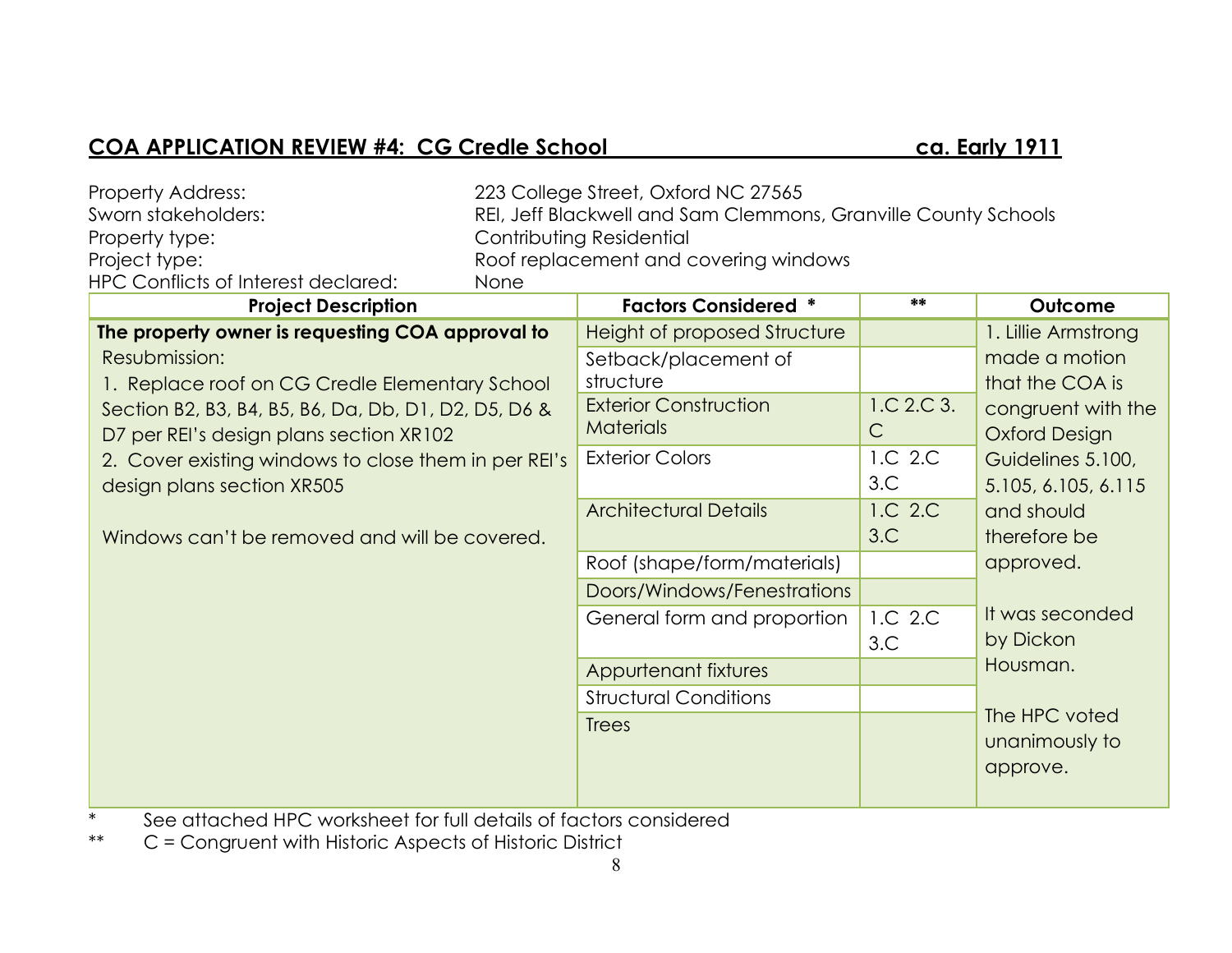NC = Not Congruent with Historic Aspects of Historic District NA = This project does not impact this factor

# **O ld B u s in es s**

| <b>Topic</b>                               | <b>Discussion</b>                                                                                                                                                                                                                                                                                                                                                                                                                                                                                                                                                                                                                                                                                                             | Outcome                                                                                                      |
|--------------------------------------------|-------------------------------------------------------------------------------------------------------------------------------------------------------------------------------------------------------------------------------------------------------------------------------------------------------------------------------------------------------------------------------------------------------------------------------------------------------------------------------------------------------------------------------------------------------------------------------------------------------------------------------------------------------------------------------------------------------------------------------|--------------------------------------------------------------------------------------------------------------|
| (1) Update Walking<br><b>Tour Pamphlet</b> | Derreck stated he spoke with Jeff regarding the pamphlet.<br>Pamphlet contains the homes on the recordings. Pamphlet can be<br>updated with all of the homes that are pinned and recorded.                                                                                                                                                                                                                                                                                                                                                                                                                                                                                                                                    | (1) Update Walking Tour<br><b>Pamphlet - Derreck will</b><br>get with Jeff Schons to<br>work on the pamphlet |
| (2) PocketSight<br><b>Audio Recordings</b> | Derreck stated the Pocket Sight recordings are almost done.<br>Derreck asked the commission if he could archive and remove the<br>pins of homes that are not currently on the walking tour. The homes<br>will be removed from the PocketSite Tour. If a person wants to hear<br>about a home that is archived, they can still listen about the home.<br>The current map has all homes listed. Derreck stated the pamphlet<br>shows less homes than are recorded. David asked if the pamphlet<br>could be updated to include the pins. This is possible and can be<br>added. Pamphlet size is already large. Adding pins will make a<br>bigger size pamphlet. Cheryl stated she would post on list serv for<br>the commission. | (2) PocketSight Audio<br><b>Recordings - Derreck will</b><br>pin homes to the walking<br>map.                |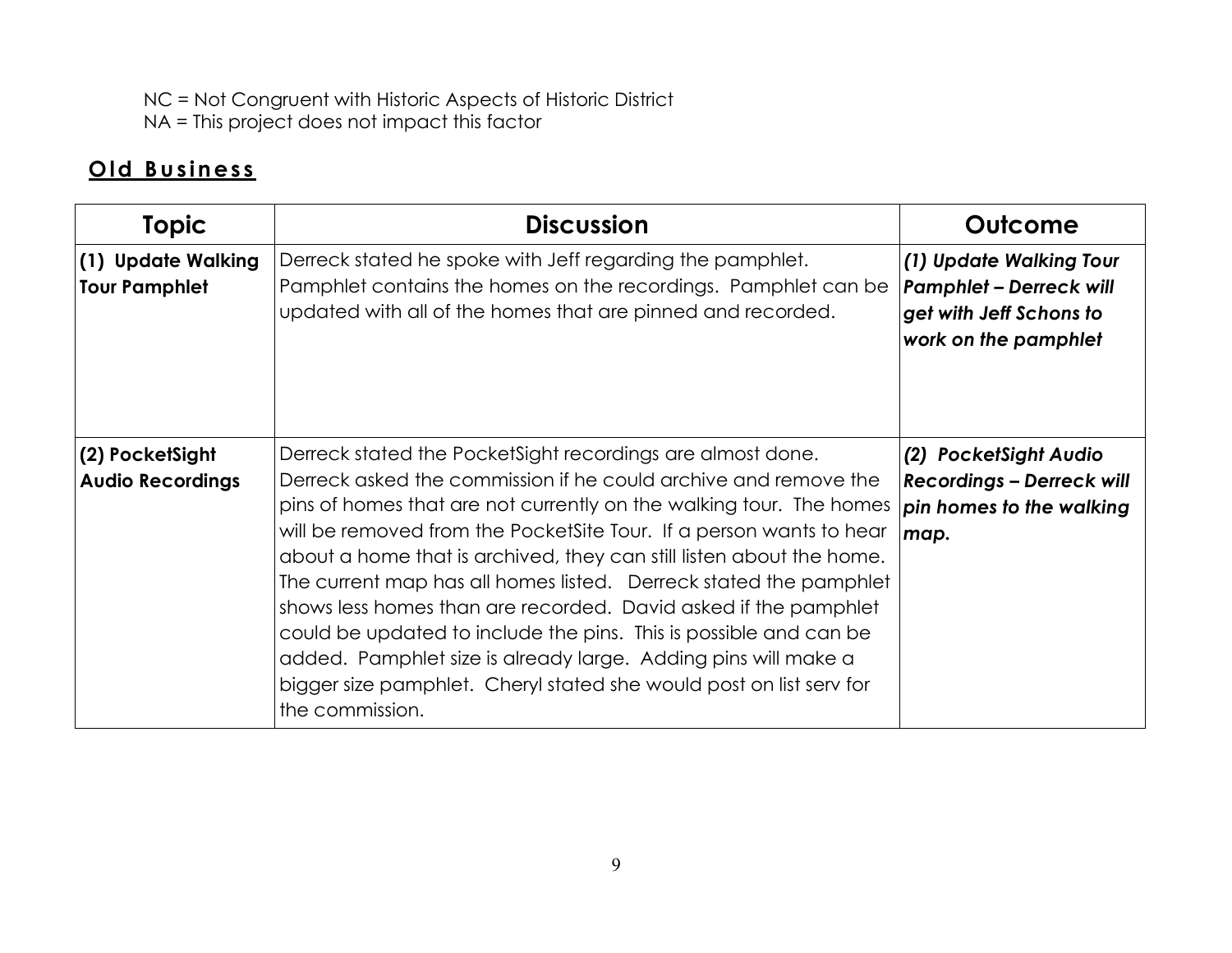| (3) Update                                                     | Cheryl stated she does not have any new information from the<br>Regarding Tree Work   Mayor. Derreck stated that larger stump will be removed and<br>Art on College Street   ground down. Additional information forthcoming regarding<br>current smaller stump. | (3) Update regarding<br><b>Tree Work Art on College</b><br><b>Street - Cheryl will</b><br>followup with the Mayor.             |
|----------------------------------------------------------------|------------------------------------------------------------------------------------------------------------------------------------------------------------------------------------------------------------------------------------------------------------------|--------------------------------------------------------------------------------------------------------------------------------|
| (4) Confirmation of<br>the Oxford HPC<br><b>Code of Ethics</b> | Derreck reminded the commission to sign and return to him prior to<br>the March meeting                                                                                                                                                                          | (4) Confirmation of the<br><b>Oxford Code of Ethics -</b><br><b>Derreck will provide</b><br><b>update at March</b><br>meeting. |
| (5) Sign Markers                                               | Sign markers will be discussed in March.                                                                                                                                                                                                                         | (5) Sign Markers - David<br>will provide an update at<br>the March meeting.                                                    |

# **New Business**

| <b>Topic</b>      | <b>Discussion</b>                                                                                                                                              | Outcome                                                                                                        |
|-------------------|----------------------------------------------------------------------------------------------------------------------------------------------------------------|----------------------------------------------------------------------------------------------------------------|
| $(1)$ OPL Article | Jayne has been very sick and apologized for not reaching out to<br>the commission. She is much better now and wants to continue to<br>assist with the article. | $(1)$ OPL Article – Derreck<br><b>will discuss with Jayne</b><br>regarding moving forward<br>with the article. |

| Motion to |                  | 2nd         | Outcome                          |
|-----------|------------------|-------------|----------------------------------|
| Adjourn   | `Dickon Housman' | David Quinn | The HPC adjourned at<br>7:47p.m. |